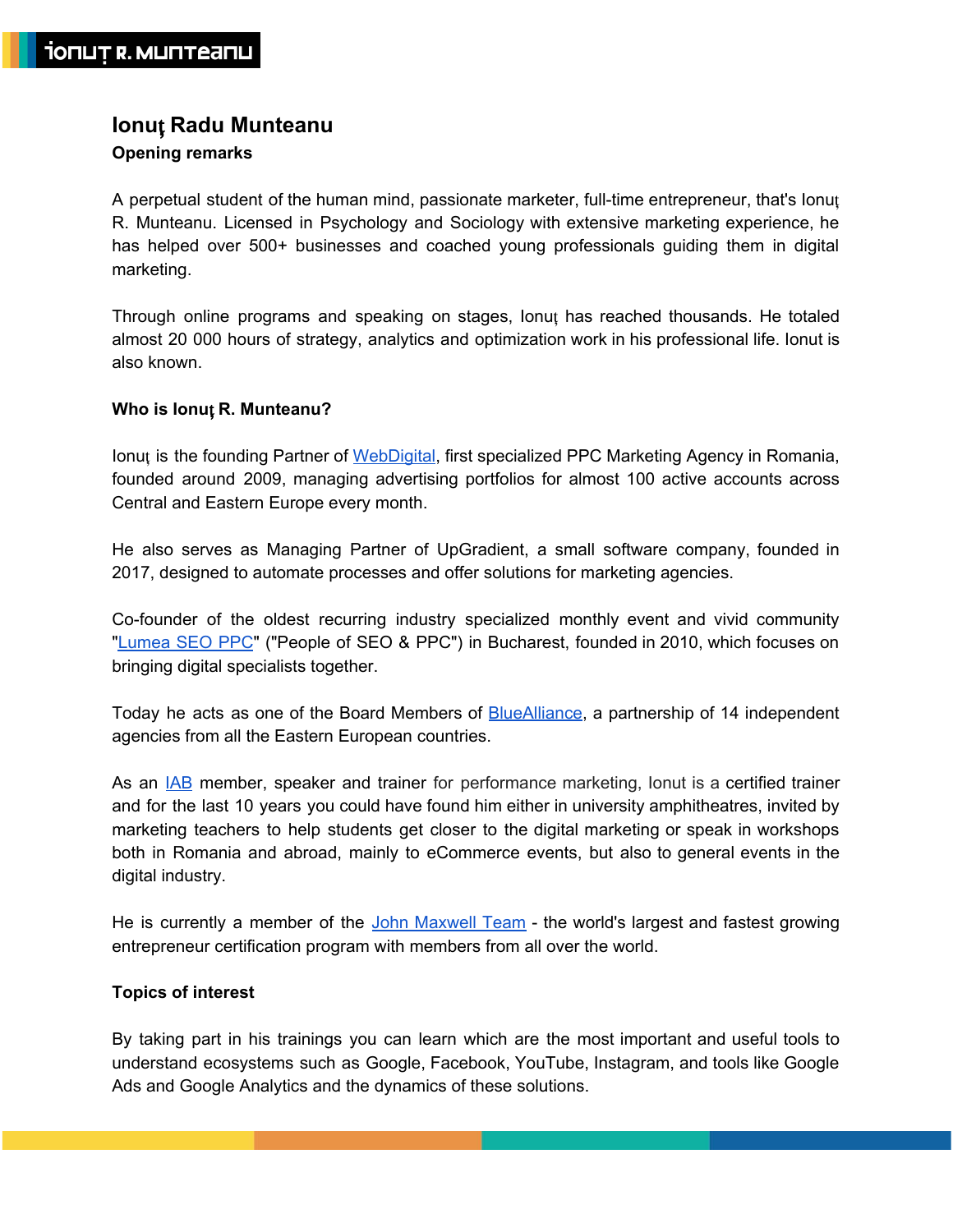In addition to the digital marketing training he is also passionate about future technologies and innovations like [Blockchain,](https://en.wikipedia.org/wiki/Blockchain) [Decentralization](https://en.wikipedia.org/wiki/Decentralization) and [Crypto.](https://en.wikipedia.org/wiki/Cryptocurrency) He has delivered trainings with the main components and applications of this technology for the future.

Based on his experience in building teams and processes from scratch, Ionuț is highly sought for consultancy and mentoring in how to build a sustainable team and digital marketing agency, by international corporations, but also start-up agencies.

He is well-known for his innovative policies regarding team management and motivation. Inspired by Jeff Sutherland, starting with late 2016 he took Mondays off the work week, and presented it as a reward to the team. So by flipping the pyramid and restricting the work week to 4 days people became more motivated, more focused and started delivering more.

In 2019 he has developed a program and currently mentoring several small size Romanian digital agencies helping them leap from a five people to a 20 people agency.

# **The polyglot**

Being fascinated by communication, people and culture he considers that learning languages is an endless and ongoing process and he intends to keep on learning all his life.

Today, he is a polyglot. He is fluent in five languages that he is perfecting and is studying another four for which he did not yet achieve fluency.

## **The golfer**

Ionuț R. Munteanu has been enjoying [golf](https://en.wikipedia.org/wiki/Golf) since 2014. And the most important factor that attracts him to this sport is the perspective view combined with the detailed process. He found that this sport has a lot in common with both life and business.

## **The person**

[Kaizen](https://en.wikipedia.org/wiki/Kaizen) principle is the thing that has guided him with everything he has done so far and will guide him further.

He is a father of two wonderful kids, and he is convinced that being a father is one type of experience that you cannot completely understand until you've lived it, the rest you can learn from others.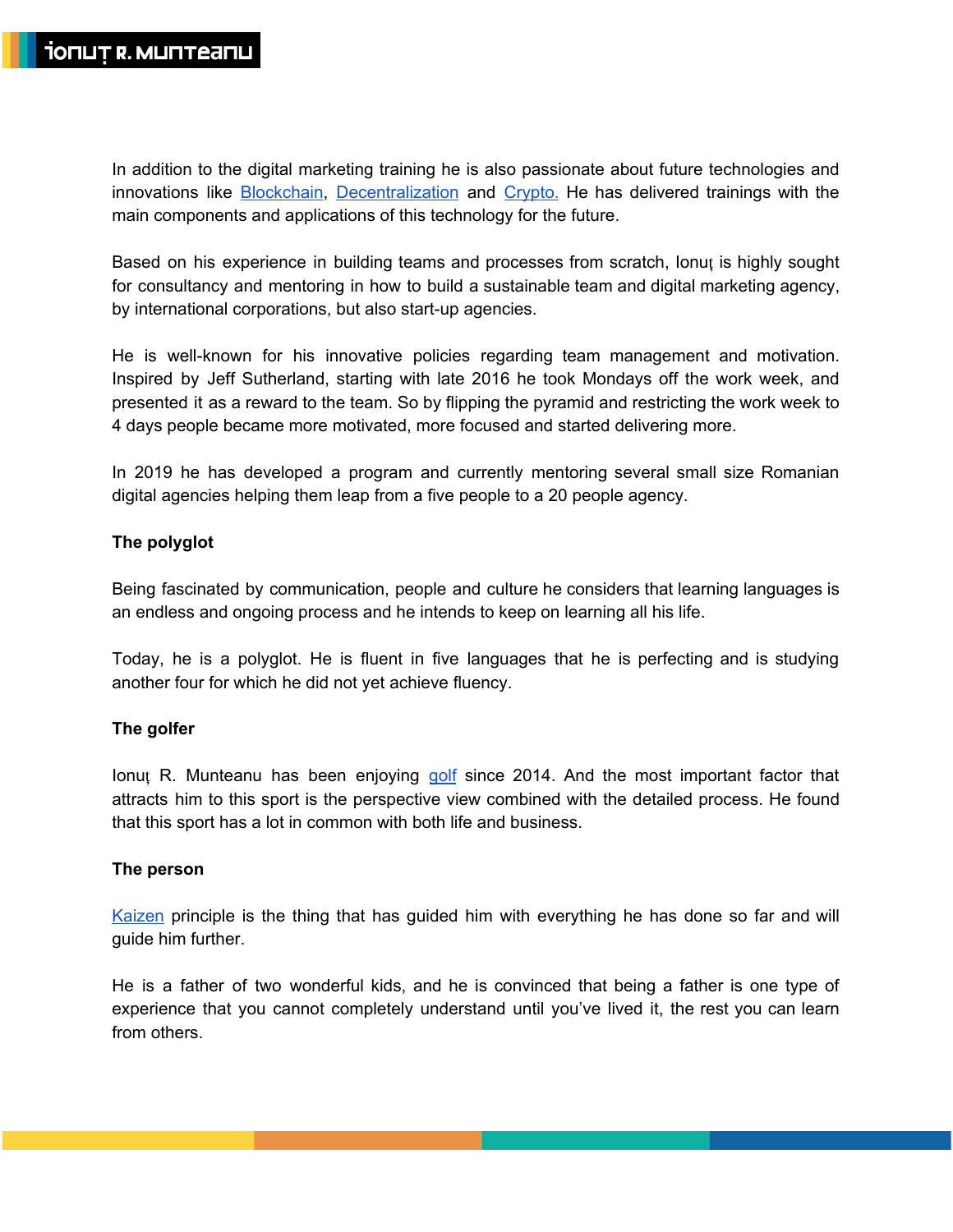Ionuț's life ambition is to be able to empower and help the new generation of young professionals build a better, more meaningful reality and learn how to give back to their community.

On a personal note, his personal goal is to become a support system for his children and grandchildren, travel and move for a while in all the countries that he knows the language together with his wife.

## **Some of the events he spoke at**

#### **In Bucharest:**

Digital [Marketing](https://www.digitalforum.ro/) Forum, [Webstock](https://www.2017.webstock.ro/), [Lumea](https://www.youtube.com/watch?v=34LOdBPyBkg) SEO PPC, Gala Premiilor [eCommerce](https://www.gpec.ro/blog/20-de-trenduri-in-digital-marketing-pentru-e-commerce-in-2018) - Gpec, Ateliere de [Antreprenoriat,](https://www.youtube.com/watch?v=lhE8V1rPbig) eTravel [Conference,](https://www.2018.etravelconference.ro/) Iqads [Kadett](https://www.iqads.ro/articol/25073/ionut-munteanu-webdigital-despre-segmentarea-audientei-in-marketingul-online), [SEM](http://www.business24.ro/internet/seo/business-ul-online-cum-te-ajuta-seo-in-afacerea-ta-interviu-1513100) days, [FORBES](https://www.forbes.ro/evenimente/conferinta-forbes-imm) for IMM, Business Review, Social Media [Bootcamp](https://prezi.com/f144lwogto4h/social-media-bootcamp/), The Netherlands Romanian Chamber of Commerce (NRCC), Food [Bloggers](http://www.gatesteusor.ro/food-bloggers-conference-2015/)

## **Outside Bucharest:**

SMS Biz [Camp](https://dragosschiopu.ro/social-media-summer-camp-2013-day-3/), [CTR-D](https://ctrl-d.ro/tips-and-tricks/cum-functioneaza-google-analytics-training-ctrl-d/) - Timișoara, Social Media [Bootcamp](https://diez.md/2017/07/22/vino-la-doua-editie-social-media-bootcamp-si-afla-care-sunt-secretele-din-spatele-celor-mai-mari-campanii-de-comunicare-din-romania-si-moldova/) - Chisinau, [OMCap](http://dev.projecter.de/blog/projecter/top-learnings-der-omcap-2015.html) - Berlin, [TeCOMM](http://revistabulevard.ro/2014/08/tecomm-2014-afla-cum-poti-sa-transformi-in-cumparatori-mai-multi-vizitatori/) - Cluj Napoca, Gpec - [Scoala](https://www.gpec.ro/blog/scoala-de-vara-gpec-2016-a-doua-zi-de-workshop-uri-cu-razvan-gavrilas-ionut-munteanu-si-raluca-radu) de Vara

#### **Inside organizations:**

Eurolines, Publicis Group, Leroy Merlin and other

#### **In Universities:**

The National School of Political Science and Public Administration (SNSPA), Bucharest University of Economic Studies, The Faculty of Economics and Business Administration (FSEGA) of the Babeș-Bolyai University

## **Video selection Ionu**ț **R. Munteanu:**



**Ionu**ț **R. [Munteanu,](https://www.zf.ro/business-hi-tech/zf-live-ionut-munteanu-managing-partner-la-webdigital-ponderea-bugetelor-alocate-de-companii-pentru-promovarea-pe-facebook-si-google-a-ajuns-sa-fie-egala-fata-de-20-80-in-urma-cu-5-ani-17220415) Interviu ZF Live, 2018 Ionu**ț **R. Munteanu, [ExpertSender,](https://www.youtube.com/watch?v=lhE8V1rPbig) 2019**